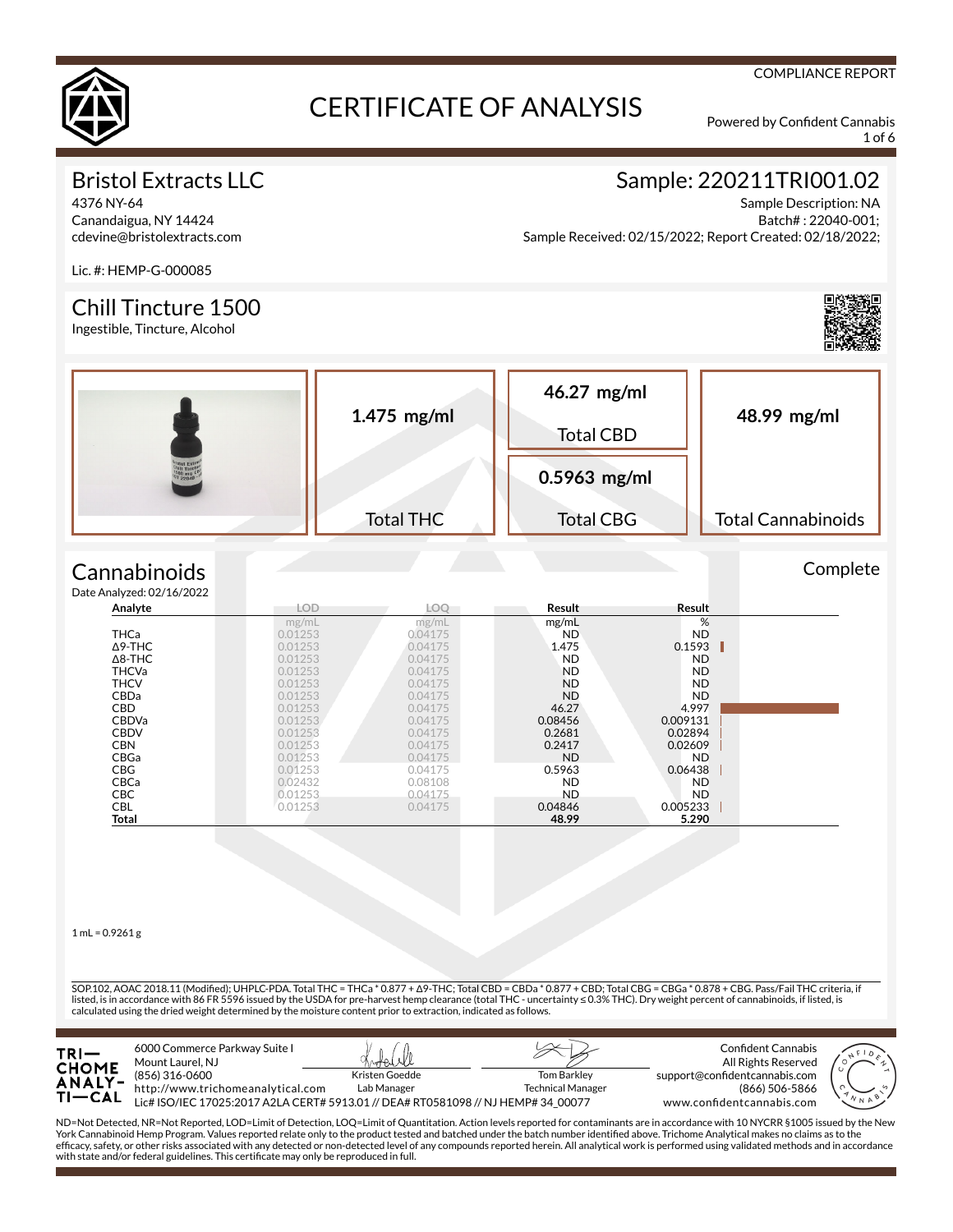

2 of 6

### Bristol Extracts LLC

4376 NY-64 Canandaigua, NY 14424 cdevine@bristolextracts.com

## Sample: 220211TRI001.02

Sample Description: NA Batch# : 22040-001; Sample Received: 02/15/2022; Report Created: 02/18/2022;

Lic. #: HEMP-G-000085

#### Chill Tincture 1500

Ingestible, Tincture, Alcohol

### **Microbials**

Date Analyzed: 02/18/2022

| Analytes                                                                     | Limit                                                                                                                                                                                         | Result                        | <b>Status</b>                             |
|------------------------------------------------------------------------------|-----------------------------------------------------------------------------------------------------------------------------------------------------------------------------------------------|-------------------------------|-------------------------------------------|
|                                                                              | CFU/g                                                                                                                                                                                         | CFU/g                         |                                           |
| <b>Total Aerobic Count</b>                                                   | 100000                                                                                                                                                                                        | ~100                          | Pass                                      |
| Salmonella SPP                                                               | Detected in 1g                                                                                                                                                                                | Not Detected                  | Pass                                      |
| E. Coli (STEC)                                                               | Detected in 1g                                                                                                                                                                                | Not Detected                  | Pass                                      |
| Yeast & Mold                                                                 | 10000                                                                                                                                                                                         | ~100                          | Pass                                      |
|                                                                              |                                                                                                                                                                                               |                               |                                           |
|                                                                              |                                                                                                                                                                                               |                               |                                           |
|                                                                              |                                                                                                                                                                                               |                               |                                           |
|                                                                              |                                                                                                                                                                                               |                               |                                           |
|                                                                              |                                                                                                                                                                                               |                               |                                           |
|                                                                              |                                                                                                                                                                                               |                               |                                           |
|                                                                              |                                                                                                                                                                                               |                               |                                           |
|                                                                              |                                                                                                                                                                                               |                               |                                           |
|                                                                              |                                                                                                                                                                                               |                               |                                           |
|                                                                              |                                                                                                                                                                                               |                               |                                           |
|                                                                              |                                                                                                                                                                                               |                               |                                           |
|                                                                              |                                                                                                                                                                                               |                               |                                           |
|                                                                              |                                                                                                                                                                                               |                               |                                           |
|                                                                              |                                                                                                                                                                                               |                               |                                           |
|                                                                              |                                                                                                                                                                                               |                               |                                           |
|                                                                              |                                                                                                                                                                                               |                               |                                           |
|                                                                              |                                                                                                                                                                                               |                               |                                           |
|                                                                              |                                                                                                                                                                                               |                               |                                           |
|                                                                              |                                                                                                                                                                                               |                               |                                           |
|                                                                              |                                                                                                                                                                                               |                               |                                           |
|                                                                              |                                                                                                                                                                                               |                               |                                           |
|                                                                              |                                                                                                                                                                                               |                               |                                           |
|                                                                              |                                                                                                                                                                                               |                               |                                           |
|                                                                              |                                                                                                                                                                                               |                               |                                           |
|                                                                              | SOP.602, SOP.606, SOP.607; qPCR, SOP.604; Plating, and/or SOP.605; MPN.<br>Coliform Count, Enterobacteriaceae, & Listeria Monocytogenes pending addition to ISO 17025 Scope of Accreditation. |                               |                                           |
|                                                                              |                                                                                                                                                                                               |                               |                                           |
| 6000 Commerce Parkway Suite I<br>TRI—<br>CHOME<br>ANALY-<br>Mount Laurel, NJ |                                                                                                                                                                                               |                               | Confident Cannabis<br>All Rights Reserved |
| (856) 316-0600                                                               | Kristen Goedde<br><b>Tom Barkley</b>                                                                                                                                                          | support@confidentcannabis.com |                                           |
| http://www.trichomeanalytical.com                                            | Lab Manager<br><b>Technical Manager</b>                                                                                                                                                       | (866) 506-5866                |                                           |

ND=Not Detected, NR=Not Reported, LOD=Limit of Detection, LOQ=Limit of Quantitation. Action levels reported for contaminants are in accordance with 10 NYCRR §1005 issued by the New<br>York Cannabinoid Hemp Program. Values rep efcacy, safety, or other risks associated with any detected or non-detected level of any compounds reported herein. All analytical work is performed using validated methods and in accordance with state and/or federal guidelines. This certificate may only be reproduced in full.



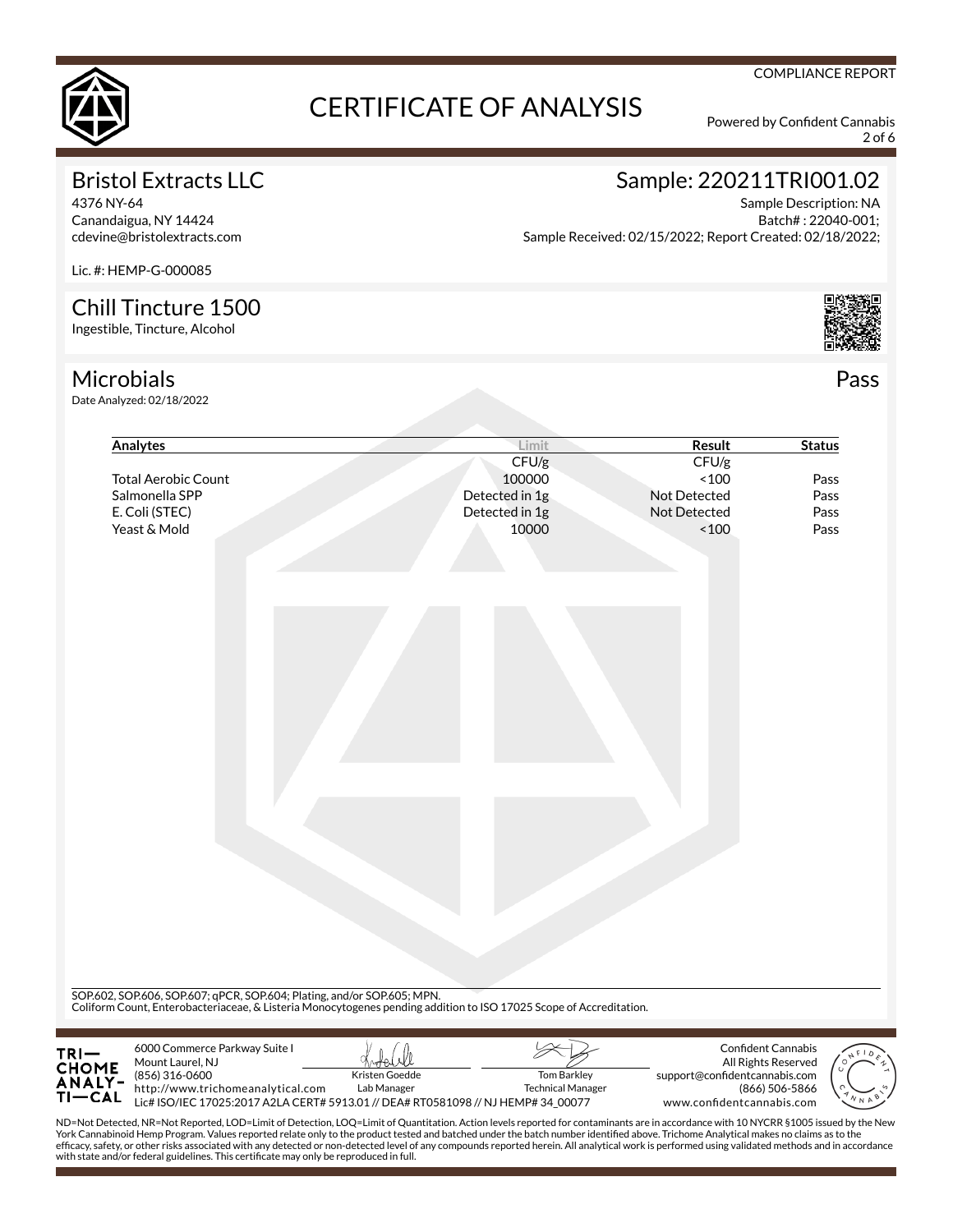

3 of 6

COMPLIANCE REPORT

### Bristol Extracts LLC

4376 NY-64 Canandaigua, NY 14424 cdevine@bristolextracts.com

# Sample: 220211TRI001.02

Sample Description: NA Batch# : 22040-001; Sample Received: 02/15/2022; Report Created: 02/18/2022;

Lic. #: HEMP-G-000085

#### Chill Tincture 1500

Ingestible, Tincture, Alcohol

### Mycotoxins

Date Analyzed: 02/16/2022



Pass

| Analytes                                                                                                                                                                                                                                                                                                                                                                                                                                                                                                                                                                                                                                                                  | <b>LOD</b>                                                                        | LOO       | Limit                    | Result                        | <b>Status</b>             |
|---------------------------------------------------------------------------------------------------------------------------------------------------------------------------------------------------------------------------------------------------------------------------------------------------------------------------------------------------------------------------------------------------------------------------------------------------------------------------------------------------------------------------------------------------------------------------------------------------------------------------------------------------------------------------|-----------------------------------------------------------------------------------|-----------|--------------------------|-------------------------------|---------------------------|
|                                                                                                                                                                                                                                                                                                                                                                                                                                                                                                                                                                                                                                                                           | $\mu$ g/g                                                                         | $\mu$ g/g | $\mu$ g/g                | $\mu$ g/g                     |                           |
| Aflatoxin B1                                                                                                                                                                                                                                                                                                                                                                                                                                                                                                                                                                                                                                                              | 0.00149                                                                           | 0.00498   |                          | <b>ND</b>                     | <b>Tested</b>             |
| Aflatoxin B2                                                                                                                                                                                                                                                                                                                                                                                                                                                                                                                                                                                                                                                              | 0.00149                                                                           | 0.00498   |                          | <b>ND</b>                     | <b>Tested</b>             |
| Aflatoxin G1                                                                                                                                                                                                                                                                                                                                                                                                                                                                                                                                                                                                                                                              | 0.00149                                                                           | 0.00498   |                          | <b>ND</b>                     | <b>Tested</b>             |
| Aflatoxin G2                                                                                                                                                                                                                                                                                                                                                                                                                                                                                                                                                                                                                                                              | 0.00149                                                                           | 0.00498   |                          | <b>ND</b>                     | <b>Tested</b>             |
| <b>Total Aflatoxins</b>                                                                                                                                                                                                                                                                                                                                                                                                                                                                                                                                                                                                                                                   |                                                                                   |           | 0.0200                   | <b>ND</b>                     | Pass                      |
| Ochratoxin A                                                                                                                                                                                                                                                                                                                                                                                                                                                                                                                                                                                                                                                              | 0.00598                                                                           | 0.0199    | 0.0200                   | <b>ND</b>                     | Pass                      |
|                                                                                                                                                                                                                                                                                                                                                                                                                                                                                                                                                                                                                                                                           |                                                                                   |           |                          |                               |                           |
| SOP.402; LC-MS/MS.<br>6000 Commerce Parkway Suite I                                                                                                                                                                                                                                                                                                                                                                                                                                                                                                                                                                                                                       |                                                                                   |           |                          |                               | <b>Confident Cannabis</b> |
| TRI-<br>CHOME<br>ANALY-<br>Mount Laurel, NJ<br>(856) 316-0600                                                                                                                                                                                                                                                                                                                                                                                                                                                                                                                                                                                                             | Kristen Goedde                                                                    |           | Tom Barkley              |                               | All Rights Reserved       |
| http://www.trichomeanalytical.com                                                                                                                                                                                                                                                                                                                                                                                                                                                                                                                                                                                                                                         | Lab Manager                                                                       |           | <b>Technical Manager</b> | support@confidentcannabis.com | (866) 506-5866            |
| TI-CAL                                                                                                                                                                                                                                                                                                                                                                                                                                                                                                                                                                                                                                                                    | Lic# ISO/IEC 17025:2017 A2LA CERT# 5913.01 // DEA# RT0581098 // NJ HEMP# 34 00077 |           |                          | www.confidentcannabis.com     |                           |
| ND=Not Detected, NR=Not Reported, LOD=Limit of Detection, LOQ=Limit of Quantitation. Action levels reported for contaminants are in accordance with 10 NYCRR §1005 issued by the New<br>York Cannabinoid Hemp Program. Values reported relate only to the product tested and batched under the batch number identified above. Trichome Analytical makes no claims as to the<br>efficacy, safety, or other risks associated with any detected or non-detected level of any compounds reported herein. All analytical work is performed using validated methods and in accordance<br>with state and/or federal guidelines. This certificate may only be reproduced in full. |                                                                                   |           |                          |                               |                           |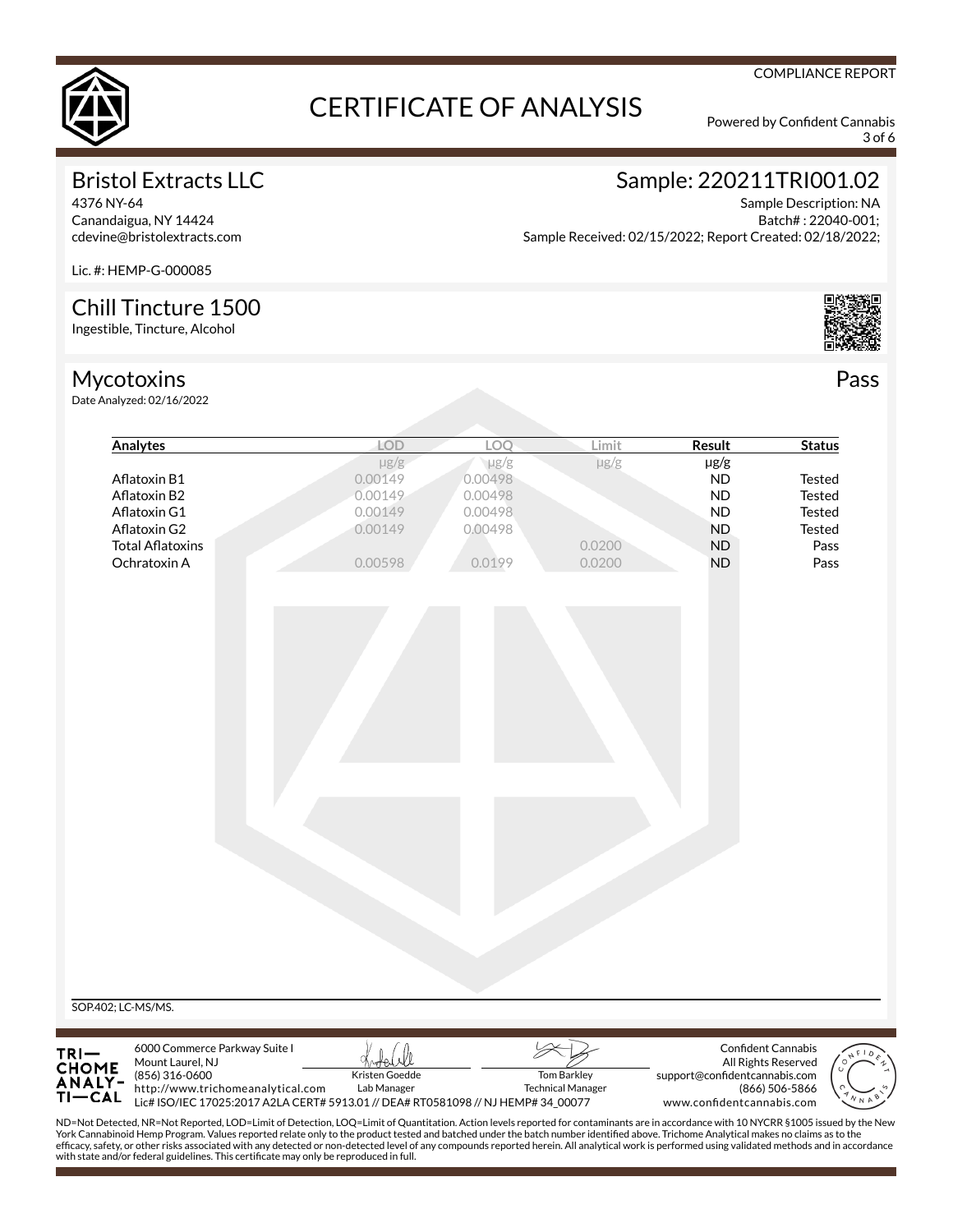

4 of 6

COMPLIANCE REPORT

#### Bristol Extracts LLC

4376 NY-64 Canandaigua, NY 14424 cdevine@bristolextracts.com

## Sample: 220211TRI001.02

support@confidentcannabis.com

www.confidentcannabis.com

(866) 506-5866

Sample Description: NA Batch# : 22040-001; Sample Received: 02/15/2022; Report Created: 02/18/2022;

Lic. #: HEMP-G-000085

#### Chill Tincture 1500

Ingestible, Tincture, Alcohol

Pass

Heavy Metals

Date Analyzed: 02/17/2022

ΤI

**ANALY-** $-$ CAL $\overline{\phantom{a}}$  (856) 316-0600

http://www.trichomeanalytical.com

| $\mu$ g/g<br>$\mu$ g/g<br>0.00805<br>0.0241<br>0.00651<br>0.0482<br>0.000512<br>0.0241<br>0.0259<br>0.0722<br>0.103<br>0.489<br>0.516<br>0.00609<br>0.0241<br>0.0155<br>0.489<br>0.00276<br>0.00722<br>0.0266<br>0.0722<br>0.0126<br>0.0963<br>0.0679<br>0.489 | $\mu$ g/g<br>1.50<br>0.500<br>2.41<br>1.00<br>1.50 | $\mu$ g/g<br><b>ND</b><br><b>ND</b><br><b>ND</b><br><b>ND</b><br>${\sf ND}$<br><b>ND</b><br><b>ND</b><br><b>ND</b><br><b>ND</b><br><b>ND</b><br><b>ND</b><br><loq< th=""><th>Tested<br/>Pass<br/>Pass<br/>Tested<br/>Tested<br/><b>Tested</b><br/>Pass<br/><b>Tested</b><br/>Pass<br/><b>Tested</b><br/>Tested<br/>Tested</th></loq<> | Tested<br>Pass<br>Pass<br>Tested<br>Tested<br><b>Tested</b><br>Pass<br><b>Tested</b><br>Pass<br><b>Tested</b><br>Tested<br>Tested |
|----------------------------------------------------------------------------------------------------------------------------------------------------------------------------------------------------------------------------------------------------------------|----------------------------------------------------|---------------------------------------------------------------------------------------------------------------------------------------------------------------------------------------------------------------------------------------------------------------------------------------------------------------------------------------|-----------------------------------------------------------------------------------------------------------------------------------|
|                                                                                                                                                                                                                                                                |                                                    |                                                                                                                                                                                                                                                                                                                                       |                                                                                                                                   |
|                                                                                                                                                                                                                                                                |                                                    |                                                                                                                                                                                                                                                                                                                                       |                                                                                                                                   |
|                                                                                                                                                                                                                                                                |                                                    |                                                                                                                                                                                                                                                                                                                                       |                                                                                                                                   |
|                                                                                                                                                                                                                                                                |                                                    |                                                                                                                                                                                                                                                                                                                                       |                                                                                                                                   |
|                                                                                                                                                                                                                                                                |                                                    |                                                                                                                                                                                                                                                                                                                                       |                                                                                                                                   |
|                                                                                                                                                                                                                                                                |                                                    |                                                                                                                                                                                                                                                                                                                                       |                                                                                                                                   |
|                                                                                                                                                                                                                                                                |                                                    |                                                                                                                                                                                                                                                                                                                                       |                                                                                                                                   |
|                                                                                                                                                                                                                                                                |                                                    |                                                                                                                                                                                                                                                                                                                                       |                                                                                                                                   |
|                                                                                                                                                                                                                                                                |                                                    |                                                                                                                                                                                                                                                                                                                                       |                                                                                                                                   |
|                                                                                                                                                                                                                                                                |                                                    |                                                                                                                                                                                                                                                                                                                                       |                                                                                                                                   |
|                                                                                                                                                                                                                                                                |                                                    |                                                                                                                                                                                                                                                                                                                                       |                                                                                                                                   |
|                                                                                                                                                                                                                                                                |                                                    |                                                                                                                                                                                                                                                                                                                                       |                                                                                                                                   |
|                                                                                                                                                                                                                                                                |                                                    |                                                                                                                                                                                                                                                                                                                                       |                                                                                                                                   |
|                                                                                                                                                                                                                                                                |                                                    |                                                                                                                                                                                                                                                                                                                                       |                                                                                                                                   |
|                                                                                                                                                                                                                                                                |                                                    |                                                                                                                                                                                                                                                                                                                                       |                                                                                                                                   |
|                                                                                                                                                                                                                                                                |                                                    |                                                                                                                                                                                                                                                                                                                                       |                                                                                                                                   |
|                                                                                                                                                                                                                                                                |                                                    |                                                                                                                                                                                                                                                                                                                                       | Confident Cannabis<br><u>bot</u> elell<br>All Rights Reserved                                                                     |

ND=Not Detected, NR=Not Reported, LOD=Limit of Detection, LOQ=Limit of Quantitation. Action levels reported for contaminants are in accordance with 10 NYCRR §1005 issued by the New<br>York Cannabinoid Hemp Program. Values rep efcacy, safety, or other risks associated with any detected or non-detected level of any compounds reported herein. All analytical work is performed using validated methods and in accordance with state and/or federal guidelines. This certificate may only be reproduced in full.

Tom Barkley Technical Manager

Lic# ISO/IEC 17025:2017 A2LA CERT# 5913.01 // DEA# RT0581098 // NJ HEMP# 34\_00077

Kristen Goedde Lab Manager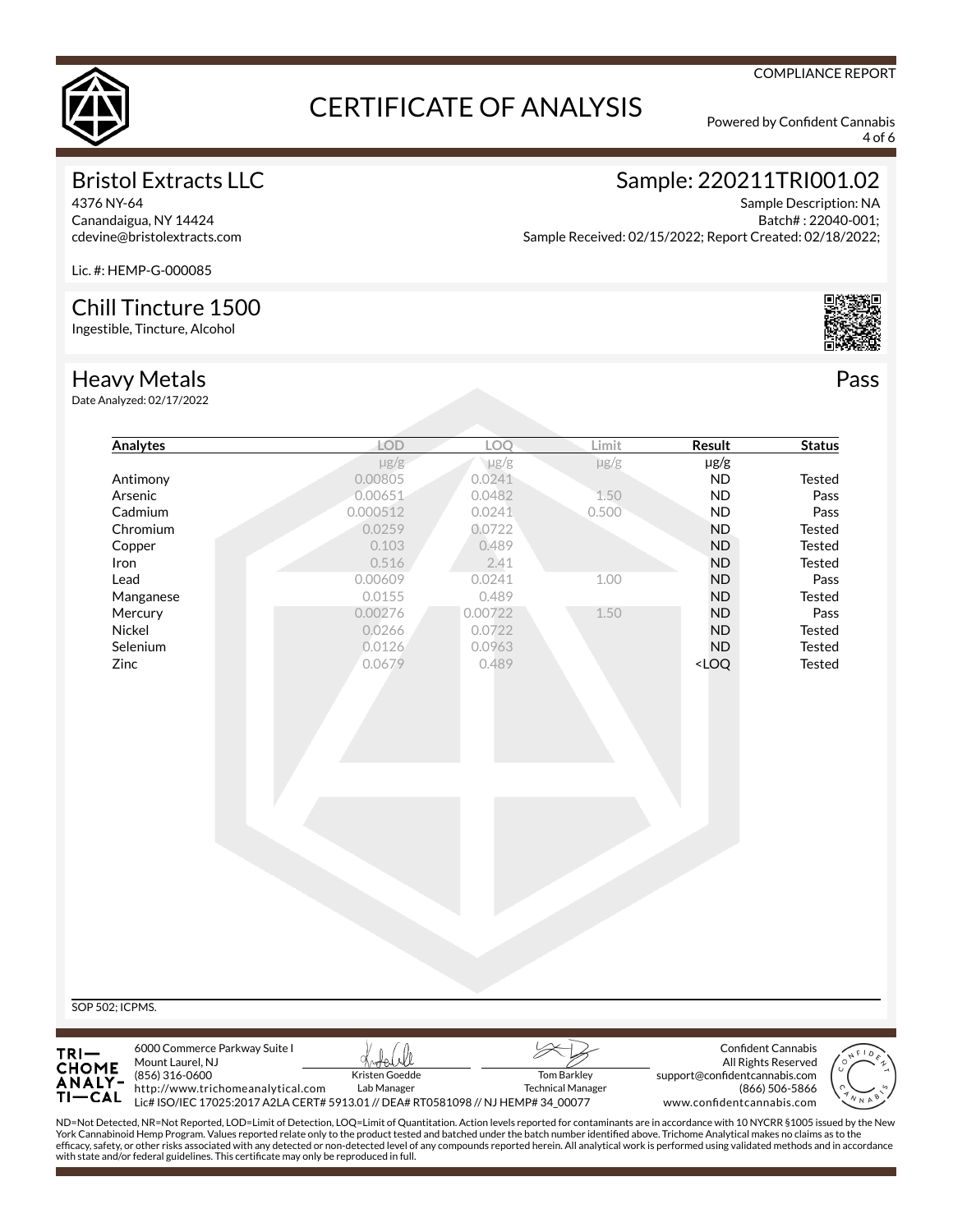

5 of 6

#### Bristol Extracts LLC

4376 NY-64 Canandaigua, NY 14424 cdevine@bristolextracts.com Sample: 220211TRI001.02

Sample Description: NA Batch# : 22040-001; Sample Received: 02/15/2022; Report Created: 02/18/2022;

Lic. #: HEMP-G-000085

#### Chill Tincture 1500

Ingestible, Tincture, Alcohol

#### Pesticides

Date Analyzed: 02/16/2022

| Analytes             | LOD       | LO <sub>O</sub> | Limit     | <b>Result</b> | <b>Status</b> | Analytes                | LOD       | LOO       | Limit     | Result    | <b>Status</b> |
|----------------------|-----------|-----------------|-----------|---------------|---------------|-------------------------|-----------|-----------|-----------|-----------|---------------|
|                      | $\mu$ g/g | $\mu$ g/g       | $\mu$ g/g | $\mu$ g/g     |               |                         | $\mu$ g/g | $\mu$ g/g | $\mu$ g/g | $\mu$ g/g |               |
| Abamectin            | 0.0187    | 0.0623          | 0.300     | <b>ND</b>     | Pass          | Fludioxonil             | 0.0187    | 0.0623    | 3.00      | <b>ND</b> | Pass          |
| Acephate             | 0.0187    | 0.0623          | 3.00      | <b>ND</b>     | Pass          | Hexythiazox             | 0.0187    | 0.0623    | 2.00      | <b>ND</b> | Pass          |
| Acequinocyl          | 0.0187    | 0.0623          | 2.00      | <b>ND</b>     | Pass          | Imazalil                | 0.0187    | 0.0623    | 0.100     | <b>ND</b> | Pass          |
| Acetamiprid          | 0.0187    | 0.0623          | 3.00      | <b>ND</b>     | Pass          | Imidacloprid            | 0.0187    | 0.0623    | 3.00      | <b>ND</b> | Pass          |
| Aldicarb             | 0.0187    | 0.0623          | 0.100     | <b>ND</b>     | Pass          | <b>Kresoxim Methyl</b>  | 0.0187    | 0.0623    | 1.00      | <b>ND</b> | Pass          |
| Azoxystrobin         | 0.0187    | 0.0623          | 3.00      | <b>ND</b>     | Pass          | Malathion               | 0.0187    | 0.0623    | 2.00      | <b>ND</b> | Pass          |
| <b>Bifenazate</b>    | 0.0187    | 0.0623          | 3.00      | <b>ND</b>     | Pass          | Metalaxyl               | 0.0187    | 0.0623    | 3.00      | <b>ND</b> | Pass          |
| Bifenthrin           | 0.0187    | 0.0623          | 0.500     | <b>ND</b>     | Pass          | Methiocarb              | 0.0187    | 0.0623    | 0.100     | <b>ND</b> | Pass          |
| <b>Boscalid</b>      | 0.0187    | 0.0623          | 3.00      | <b>ND</b>     | Pass          | Methomyl                | 0.0187    | 0.0623    | 0.100     | <b>ND</b> | Pass          |
| Captan               | 0.149     | 0.498           | 3.00      | <b>ND</b>     | Pass          | Mevinphos               | 0.0187    | 0.0623    | 0.100     | <b>ND</b> | Pass          |
| Carbaryl             | 0.0187    | 0.0623          | 0.500     | <b>ND</b>     | Pass          | <b>MGK-264</b>          | 0.0374    | 0.125     |           | <b>ND</b> | Tested        |
| Carbofuran           | 0.0187    | 0.0623          | 0.100     | <b>ND</b>     | Pass          | Myclobutanil            | 0.0187    | 0.0623    | 3.00      | <b>ND</b> | Pass          |
| Chlorantraniliprole  | 0.0187    | 0.0623          | 3.00      | <b>ND</b>     | Pass          | Naled                   | 0.0187    | 0.0623    | 0.500     | <b>ND</b> | Pass          |
| Chlordane            | 0.0187    | 0.0623          | 0.100     | <b>ND</b>     | Pass          | Oxamyl                  | 0.0187    | 0.0623    | 0.500     | <b>ND</b> | Pass          |
| Chlorfenapyr         | 0.0187    | 0.0623          | 0.100     | <b>ND</b>     | Pass          | Paclobutrazol           | 0.0187    | 0.0623    | 0.100     | <b>ND</b> | Pass          |
| Chlormeguat chloride | 0.0187    | 0.0623          | 3.00      | <b>ND</b>     | Pass          | <b>Parathion Methyl</b> | 0.0187    | 0.0623    | 0.100     | <b>ND</b> | Pass          |
| Chlorpyrifos         | 0.0187    | 0.0623          | 0.100     | <b>ND</b>     | Pass          | Pentachloronitrobenzene | 0.0187    | 0.0623    | 0.200     | <b>ND</b> | Pass          |
| Clofentezine         | 0.0187    | 0.0623          | 0.500     | <b>ND</b>     | Pass          | Permethrins             | 0.0374    | 0.125     | 1.00      | <b>ND</b> | Pass          |
| Coumaphos            | 0.0187    | 0.0623          | 0.100     | <b>ND</b>     | Pass          | Phosmet                 | 0.0187    | 0.0623    | 0.200     | <b>ND</b> | Pass          |
| Cyfluthrin           | 0.0747    | 0.249           | 1.00      | <b>ND</b>     | Pass          | Piperonyl Butoxide      | 0.0187    | 0.0623    | 3.00      | <b>ND</b> | Pass          |
| Cypermethrin         | 0.0374    | 0.125           | 1.00      | <b>ND</b>     | Pass          | Prallethrin             | 0.0747    | 0.0623    | 0.400     | <b>ND</b> | Pass          |
| Daminozide           | 0.0187    | 0.0623          | 0.100     | <b>ND</b>     | Pass          | Propiconazole           | 0.0187    | 0.0623    | 1.00      | <b>ND</b> | Pass          |
| Diazinon             | 0.0187    | 0.0623          | 0.200     | <b>ND</b>     | Pass          | Propoxur                | 0.0187    | 0.0623    | 0.100     | <b>ND</b> | Pass          |
| <b>Dichlorvos</b>    | 0.0187    | 0.0623          | 0.100     | <b>ND</b>     | Pass          | Pyrethrins              | 0.0747    | 0.249     | 1.00      | <b>ND</b> | Pass          |
| Dimethoate           | 0.0187    | 0.0623          | 0.100     | <b>ND</b>     | Pass          | Pyridaben               | 0.0187    | 0.0623    | 3.00      | <b>ND</b> | Pass          |
| Dimethomorph         | 0.0187    | 0.0623          | 3.00      | <b>ND</b>     | Pass          | Spinetoram              | 0.0187    | 0.0623    | 3.00      | <b>ND</b> | Pass          |
| Ethoprophos          | 0.0187    | 0.0623          | 0.100     | <b>ND</b>     | Pass          | Spinosad                | 0.0187    | 0.0623    | 3.00      | <b>ND</b> | Pass          |
| Etofenprox           | 0.0187    | 0.0623          | 0.100     | <b>ND</b>     | Pass          | Spiromesifen            | 0.0187    | 0.0623    | 3.00      | <b>ND</b> | Pass          |
| Etoxazole            | 0.0187    | 0.0623          | 1.50      | <b>ND</b>     | Pass          | Spirotetramat           | 0.0187    | 0.0623    | 3.00      | <b>ND</b> | Pass          |
| Fenhexamid           | 0.0187    | 0.0623          | 3.00      | <b>ND</b>     | Pass          | Spiroxamine             | 0.0187    | 0.0623    | 0.100     | <b>ND</b> | Pass          |
| Fenoxycarb           | 0.0187    | 0.0623          | 0.100     | <b>ND</b>     | Pass          | Tebuconazole            | 0.0187    | 0.0623    | 1.00      | <b>ND</b> | Pass          |
| Fenpyroximate        | 0.0187    | 0.0623          | 0.100     | <b>ND</b>     | Pass          | Thiacloprid             | 0.0187    | 0.0623    | 0.100     | <b>ND</b> | Pass          |
| Fipronil             | 0.0187    | 0.0623          | 0.100     | <b>ND</b>     | Pass          | Thiamethoxam            | 0.0187    | 0.0623    | 1.00      | <b>ND</b> | Pass          |
| Flonicamid           | 0.0187    | 0.0623          | 2.00      | <b>ND</b>     | Pass          | Trifloxystrobin         | 0.0187    | 0.0623    | 3.00      | <b>ND</b> | Pass          |

#### SOP.402; LC-MS/MS & SOP.302; GC-MS



ND=Not Detected, NR=Not Reported, LOD=Limit of Detection, LOQ=Limit of Quantitation. Action levels reported for contaminants are in accordance with 10 NYCRR §1005 issued by the New<br>York Cannabinoid Hemp Program. Values rep efcacy, safety, or other risks associated with any detected or non-detected level of any compounds reported herein. All analytical work is performed using validated methods and in accordance with state and/or federal guidelines. This certificate may only be reproduced in full.



Pass

#### COMPLIANCE REPORT